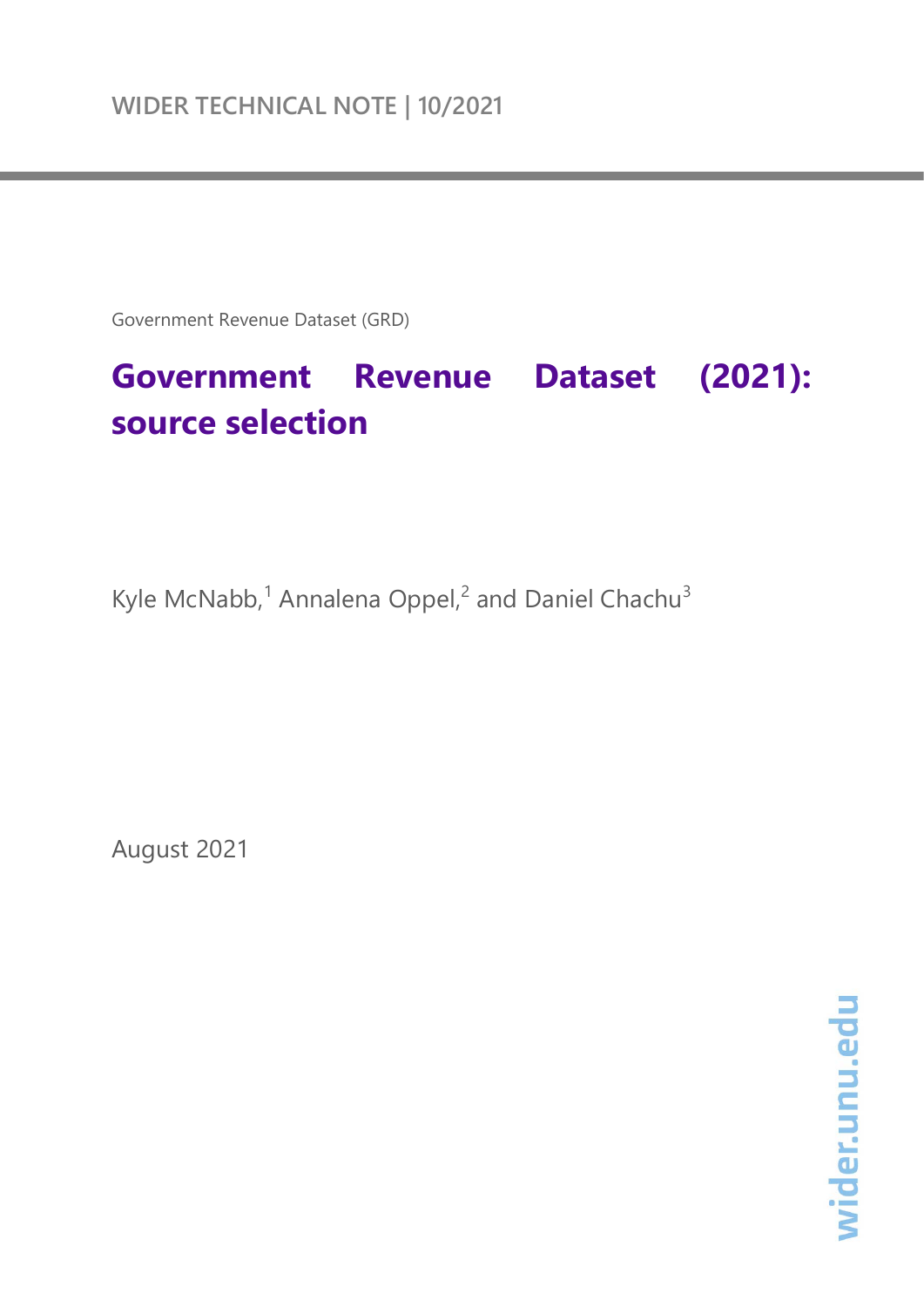**Abstract:** This technical note is part of a series of technical notes describing the construction of the Government Revenue Dataset (GRD). We provide an overview of the underlying sources in the GRD and the criteria used in order to select data from them. In addition, details of the approach taken to merge sources within countries and across government levels are given. We also discuss exceptions to the source selection criteria.

**Key words:** GRD, source selection, government revenue, tax revenue data

### **JEL classification:** C82, H20, E00

**Acknowledgements:** We acknowledge research assistance from Antti Pelanteri and Sami Kotiranta. Any errors are our own.

#### **Related publications:**

- Oppel, A., K. McNabb, and D. Chachu (2021). 'Government Revenue Dataset (2021): Variable Description'. WIDER Technical Note 2021/11. Helsinki: UNU-WIDER. <https://doi.org/10.35188/UNU-WIDER/WTN/2021-11>
- McNabb, K., A. Oppel, and D. Chachu (2021). 'Government Revenue Dataset (2021): Country Notes'. WIDER Technical Note 2021/[forthcoming]. Helsinki: UNU-WIDER.

**Data**: [Government Revenue Dataset](https://www.wider.unu.edu/project/government-revenue-dataset)

This study has been prepared within the UNU-WIDER project GRD – [Government Revenue Dataset.](https://www.wider.unu.edu/node/12596) It is part of UNU-WIDER'[s Domestic Revenue Mobilization \(DRM\)](https://www.wider.unu.edu/node/237587) programme, which is financed through specific contributions by the Norwegian Agency for Development Cooperation (Norad).

Copyright © UNU-WIDER 2021

UNU-WIDER employs a fair use policy for reasonable reproduction of UNU-WIDER copyrighted content—such as the reproduction of a table or a figure, and/or text not exceeding 400 words—with due acknowledgement of the original source, without requiring explicit permission from the copyright holder.

Information and requests: publications@wider.unu.edu

<https://doi.org/10.35188/UNU-WIDER/WTN/2021-10>

#### **United Nations University World Institute for Development Economics Research**



Katajanokanlaituri 6 B, 00160 Helsinki, Finland

The United Nations University World Institute for Development Economics Research provides economic analysis and policy advice with the aim of promoting sustainable and equitable development. The Institute began operations in 1985 in Helsinki, Finland, as the first research and training centre of the United Nations University. Today it is a unique blend of think tank, research institute, and UN agency—providing a range of services from policy advice to governments as well as freely available original research.

The Institute is funded through income from an endowment fund with additional contributions to its work programme from Finland, Sweden, and the United Kingdom as well as earmarked contributions for specific projects from a variety of donors.

The views expressed in this paper are those of the author(s), and do not necessarily reflect the views of the Institute or the United Nations University, nor the programme/project donors.

<sup>1</sup> ODI, London, UK, [corresponding](mailto:K.mcnabb@odi.org.uk) author [k.mcnabb@odi.org.uk;](mailto:k.mcnabb@odi.org.uk) <sup>2</sup> UNU-WIDER[, oppel@wider.unu.edu;](mailto:oppel@wider.unu.edu) <sup>3</sup> independent researcher, [doc.chachu@gmail.com](mailto:doc.chachu@gmail.com)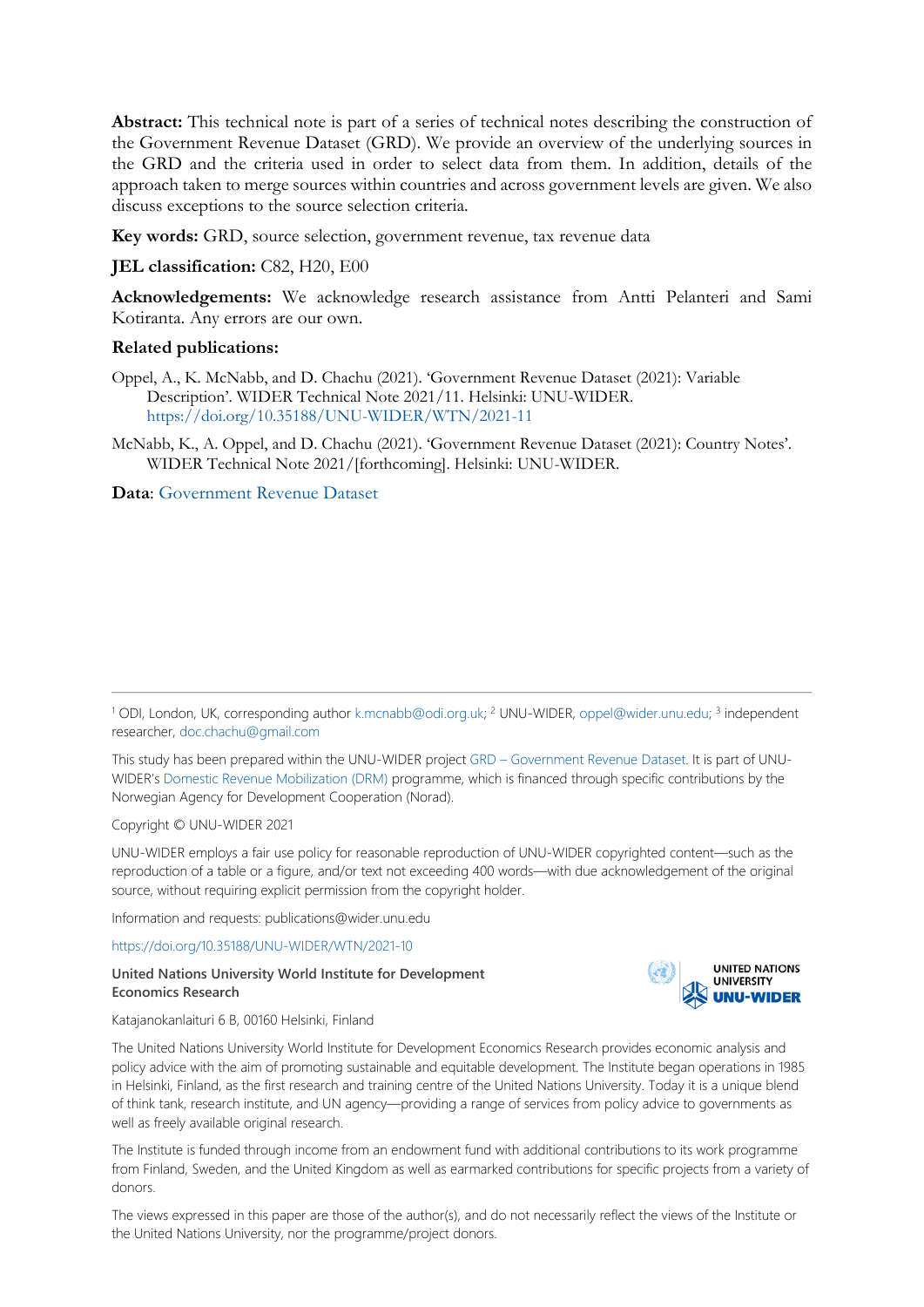# **1 Introduction**

The Government Revenue Dataset (GRD) (UNU-WIDER 2021) aims to encourage the use of the data in analysis and research to answer questions concerning domestic revenue mobilization, especially in the context of developing countries. These analyses and research serve to inform policies to assist developing countries to raise as much revenue as possible, whilst also helping to stimulate growth and reduce poverty. The dataset currently covers 196 countries, over the period 1980–2019. There are 40 tax and revenue variables in total.

The GRD provides data on government tax and non-tax revenues, social contributions and grants in both local currency and as a percentage of GDP. It also highlights the portion of government revenues that accrue from natural resource extraction. The GRD is a cross-country dataset which complements data from several underlying sources—such as the OECD's Revenue Statistics, and the IMF's Government Finance Statistics—with data from IMF Article IV country reports. This has led to considerable gains in coverage, particularly for developing countries.

An important initial motivation behind the creation of the GRD was a concern about the quality and transparency of data from publicly available data. Public data can exhibit significant limitations, while private data used in internal research can be more informative, yet access is limited. The GRD thus seeks to fill this gap by providing publicly available, transparent, and detailed data to researchers. In doing so, we also highlight data gaps and needs in terms of data quality and access.

For many countries in the GRD, a number of sources (as listed above and further discussed below) are available from which to draw data. This technical note describes the criteria employed in selecting sources for such countries.

# **2 Data selection criteria in the GRD: an overview**

In this section, we describe guiding principles and criteria applied in the selection of revenue data sources. There is no formal data algorithm, or choice ranking, for selecting the source of data for any one country-year observation.<sup>[1](#page-2-0)</sup> Thus, an element of informed subjectivity is necessary in the source choice. However, (i) this is carried out according to a number of criteria, which are explored below and (ii) we describe how this as a distinct strength, rather than a limitation, of the GRD.

The shortcomings of some of the underlying GRD source data are well documented—e.g., Prichard et al. (2014); McNabb (2017)—and therefore necessitate that each and every observation has been examined for quality, consistency, completeness and accuracy. Whilst there are merits to a more formal algorithmic approach or a strict ranking of preference regarding sources, the reasons why this is infeasible for the GRD are laid out in the following. There are a number of criteria that were considered when selecting the source for any one country-year observation. These are summarised in Table 1. Note that the order according to which criteria are listed in the table below do not represent a strict hierarchy (whereby non-fulfilment would lead to subsequent exclusion) but rather show our steps of considerations when selecting sources.

<span id="page-2-0"></span> $1$  Some of the difficulties with this are explored in Prichard et al. (2014).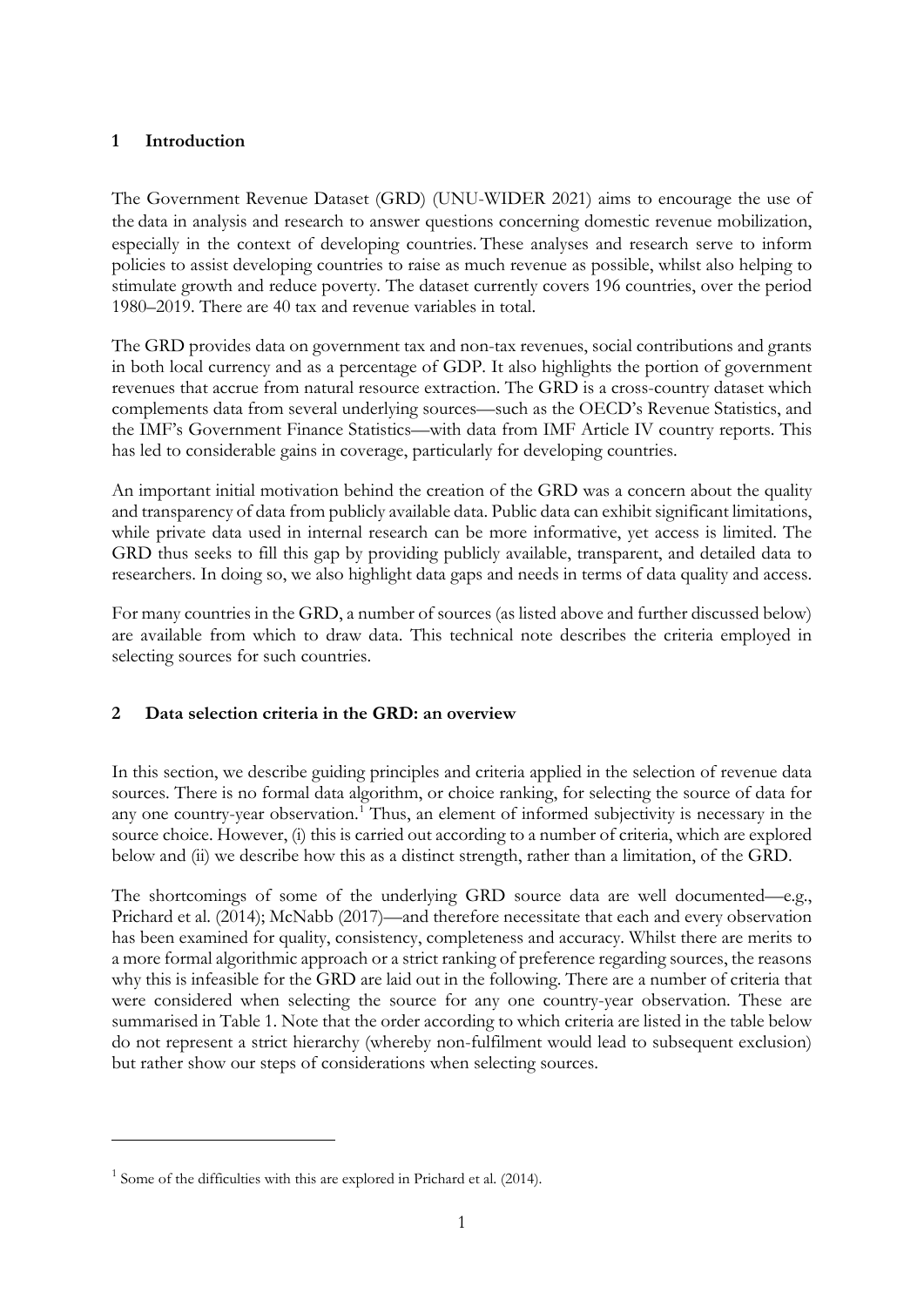Table 1: Overview of source selection criteria

| Criteria                                                                          | <b>Brief description</b>                                                                                                                                                                                                                                                |
|-----------------------------------------------------------------------------------|-------------------------------------------------------------------------------------------------------------------------------------------------------------------------------------------------------------------------------------------------------------------------|
| 'Length' of coverage <sup>2</sup>                                                 | This criterion considers how far the time series goes<br>back. A source with longer coverage is preferred.                                                                                                                                                              |
| 'Breadth' of coverage                                                             | The level of disaggregation of revenue components. A<br>source reporting more subcomponents is preferred.                                                                                                                                                               |
| Availability of data on natural resource revenues                                 | Where revenue (both tax and non-tax, if available) is<br>reported according to whether it accrues from natural<br>resources, this is preferred.                                                                                                                         |
| Availability of data on receipts from mandatory social<br>security contributions. | If a source reports Social Security Contributions as a<br>subcomponent of Total Revenue, then this is preferred.                                                                                                                                                        |
| Level of government reporting                                                     | General government is normally preferred to central<br>government, as it captures more revenue. If central<br>has fulfilled more of the other criteria than general and<br>the amount of revenue reported at other (non-central)<br>levels of government is negligible. |
| Consistency across sources                                                        | Do the levels and trends in the source match those<br>from other sources? If not, then the source is unlikely<br>to be included.                                                                                                                                        |

Source: authors' compilation.

# **3 Implementation of selection criteria: data sources**

The GRD includes data on government revenues from the following sources:<sup>[3](#page-3-1)</sup>

- OECD *Revenue Statistics*: OECD Member Countries
- OECD *Revenue Statistics:* African Countries
- OECD *Revenue Statistics:* Asian and Pacific Economies
- OECD *Revenue Statistics:* Latin American Countries
- IMF *Government Finance Statistics* (GFS)
- IMF Article IV Staff Reports

Each of these is discussed below, including a brief overview of its relative merits and weaknesses according to the criteria outlined above in Table 1.

# **3.1 OECD Revenue Statistics**

The OECD Revenue Statistics source is one of the primary sources employed in the GRD. Four datasets exist under the *Revenue Statistics* umbrella, and these are discussed in turn.

• OECD *Revenue Statistics*: OECD Member Countries

For OECD member countries, the OECD Revenue Statistics series is often the most complete source in terms of both length and breadth of data coverage. It includes social security

<span id="page-3-0"></span><sup>&</sup>lt;sup>2</sup> For the purposes of the GRD, we are concerned only with data back to 1980.

<span id="page-3-1"></span><sup>3</sup> Data was previously included from the CEPALSTAT *Revenue Statistics in Latin America* dataset, although this now offers few advantages compared to the OECD Revenue Statistics: Latin American Countries dataset, as the two databases are compiled jointly. Data from the OECD comes from stats.oecd.org, the GFS from data.imf.org and the IMF Article IV Staff reports from<https://www.imf.org/en/Publications/SPROLLs/Article-iv-staff-reports>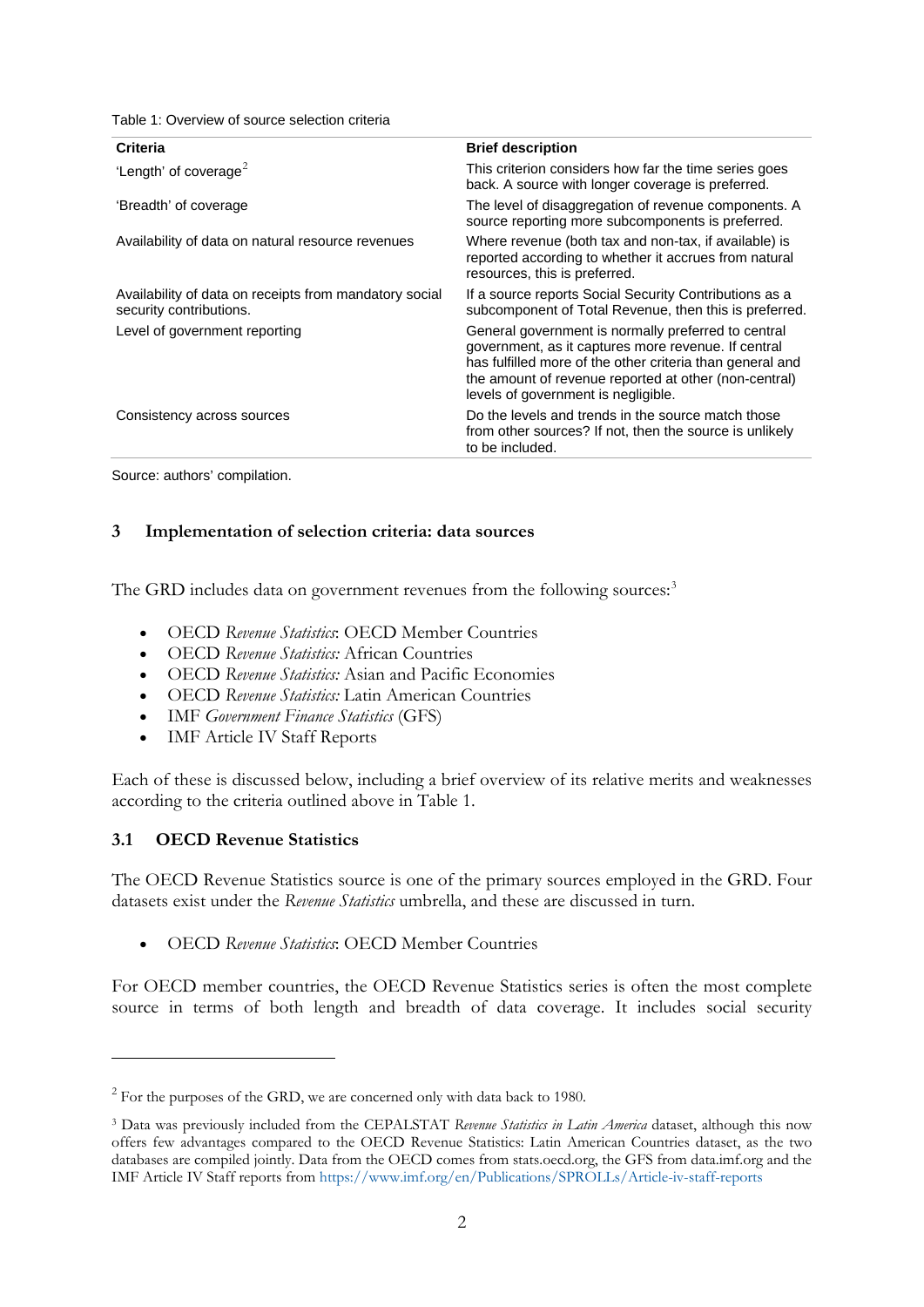contributions and is reported, where available, at both general and central government levels.<sup>[4](#page-4-0)</sup> Over time, the country-level tables have included data on tax revenue received from natural resources. The major shortcoming of the OECD Member Countries Revenue Statistics is the absence of Total Revenue and Non-Tax Revenue data. Only tax and social contributions are reported on. However, the GRD also incorporates data from the OECD National Accounts data series, which allows us for most years to gain a more complete picture of how total government revenue is broken down, although this series often extends only as far back as the mid-1990s.

• OECD *Revenue Statistics:* African Countries

The OECD Revenue Statistics for African Countries is a relatively new series of data and hence was not available at the inception of the GRD. As of 2021, the OECD database has grown to include data for 30 African countries, most often at the central government, but also at general government level where available. The length of coverage varies by country from as far back as 1990 until the mid-2000s. The breadth of data shows a high level of disaggregation where almost all sub-components of revenue, including social contributions, non-tax and grants are reported. The series is now a particularly useful source for resource revenues for African countries

• OECD *Revenue Statistics:* Asian and Pacific Economies

As with the African Countries series, the OECD *Revenue Statistics* for Asian and Pacific Economies has been growing over the past few years, and now includes data for 21 economies in the region. Again, all of the subcomponents of total revenue are reported including resource revenues where applicable. Data is reported at either central, or general government level depending on availability. The length of coverage varies by country from as far back as 1990 until the mid-2000s.

• OECD *Revenue Statistics:* Latin American Countries

The OECD Revenue Statistics for Latin American Countries includes data for 27 countries from 1990 to present (three of which are OECD Member Countries). The length of coverage thus provides an advantage. However, the data does not include Total Revenue, Non-Tax Revenues or Grants. Thus, it presents only total taxes and social contributions, although within these categories, there is a high level of disaggregation by relevant classifications. Given the absence of non-tax revenue, the coverage for resource revenues is somewhat less complete. Again, where available, the data is presented at the general government level.

# **3.2 IMF Government Finance Statistics**

The IMF's Government Finance Statistics (GFS) includes data for a large number of countries, with varying length of coverage depending on the country. It further provides a high level of disaggregation (i.e., all sub-components of revenue are present) although occasionally there will be gaps. The GFS also presents data at either the general, central, or budgetary central level of government, depending on availability. There are no details of resource revenue available in the GFS.

<span id="page-4-0"></span><sup>&</sup>lt;sup>4</sup> The 'general government' level captures all revenues reported, including from central government and others such as local, state, or social security funds. See McNabb (2017) for a comparison of how data is reported at the different levels in IMF and OECD sources.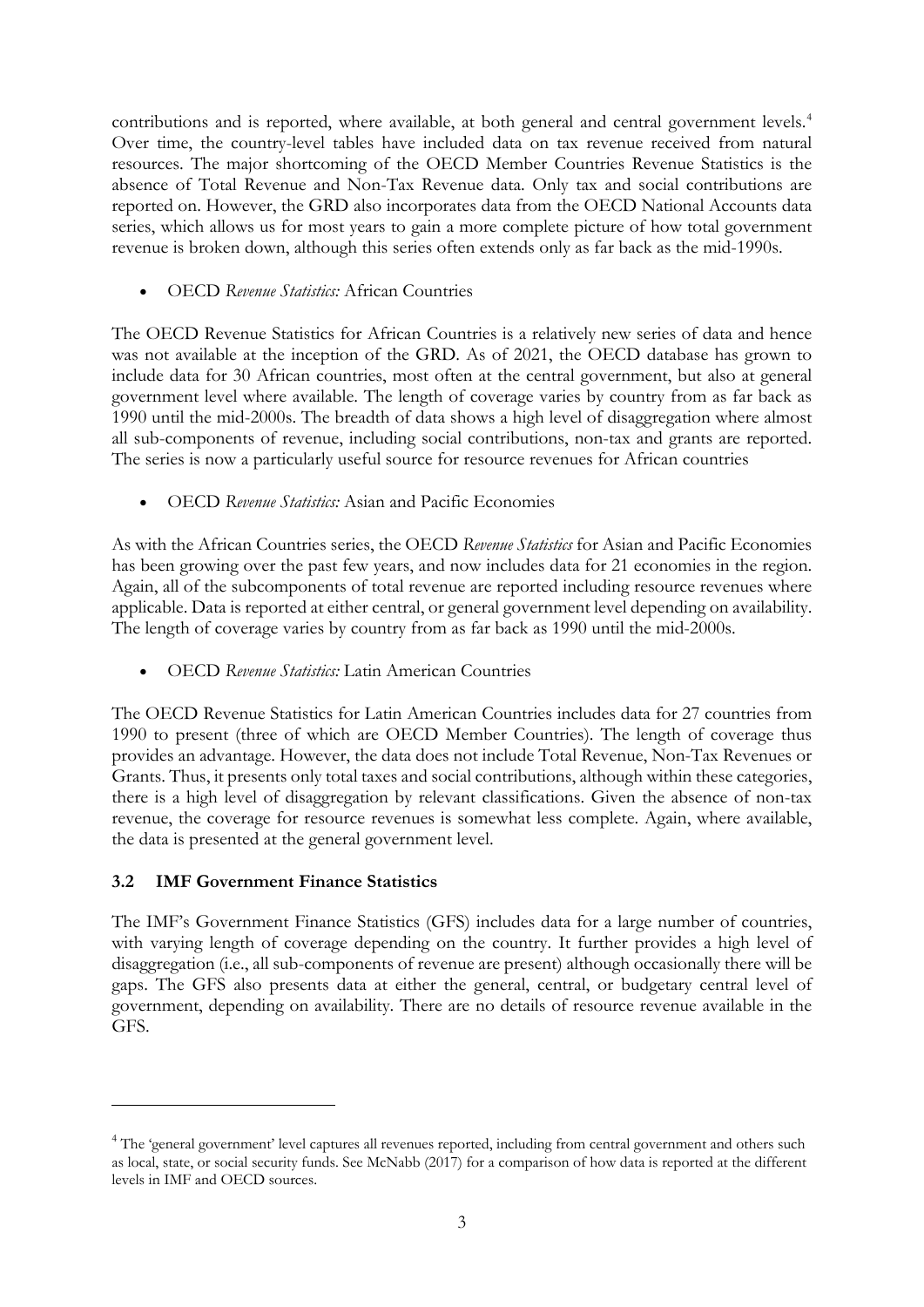# **3.3 IMF Country Reports**

The IMF Country Reports display the greatest degree of heterogeneity in data reporting and thus across the criteria outlined above. The vast majority of these data come from staff reports from periodic Article IV consultations, however other IMF documents have, in the past, also provided useful sources of information (such as statistical appendices., etc.). The variability in reporting exists both across countries and within countries over time. For most countries, it is possible to use Article IV Staff reports as supplementary information to obtain a more complete overview of total government revenue since 1980—thus providing good length of coverage—but often the disaggregation of revenue data into sub-components is limited or inconsistent. The Article IV reports have, historically, been the GRD's go-to source in terms of resource revenue although as noted above the OECD now provides such information for an increasing number of countries. Often, any one country report will only provide data at either the central or general government level, depending on availability, and the reporting of revenues on social contributions is mixed.

# **3.4 GDP series**

Data from each of the aforementioned sources is incorporated into the GRD in current local currency units (LCU). However, the main data series for the GRD presents data as a percentage of GDP. As outlined in Prichard et al. (2014), the GDP figure (denominator) typically stems from the IMF's World Economic Outlook (WEO). This data is updated quarterly and contains the most up-to-date and complete series of cross-country GDP data available. In some limited cases where the WEO does not include a figure for a certain country-year, the second preferred source is then the most recent IMF Country Report.

# **4 Implementation of selection criteria: overview of practical considerations**

Whilst, as stated above, there is no strict ranking in terms of which source is preferred over another in the GRD, some of the source selection criteria outlined in Table 1 are usually given priority over others (although exceptions do apply). A couple of examples are illustrative:

One of the main advantages of the GRD over other cross-country sources of revenue data is the coverage of natural resource revenues. Thus, where possible, the GRD tends to include data from a source that accounted for natural resource revenue over one that did not. This is, however, conditional on some of the other criteria being fulfilled—e.g., a source that accounted for natural resource revenue but was inconsistent compared to other sources and had a short coverage in terms of years would not be included simply due to the presence of data on resource revenues.

General government data is always preferred to central government data as, by definition, it includes revenue collected by more than just the central government and thus provides a more complete picture of revenues collected in any one economy. [5](#page-5-0) However, there are cases in which central government data may be more complete across the length and breadth criteria, and not distinctly different from general government data (e.g., in a case where a country reports the vast

<span id="page-5-0"></span><sup>&</sup>lt;sup>5</sup> This depends on the degree of decentralisation or federalism in a given country. In India, for example, almost half of general government tax revenue is collected at the state level, thus central government data does not nearly capture the entire picture of revenues.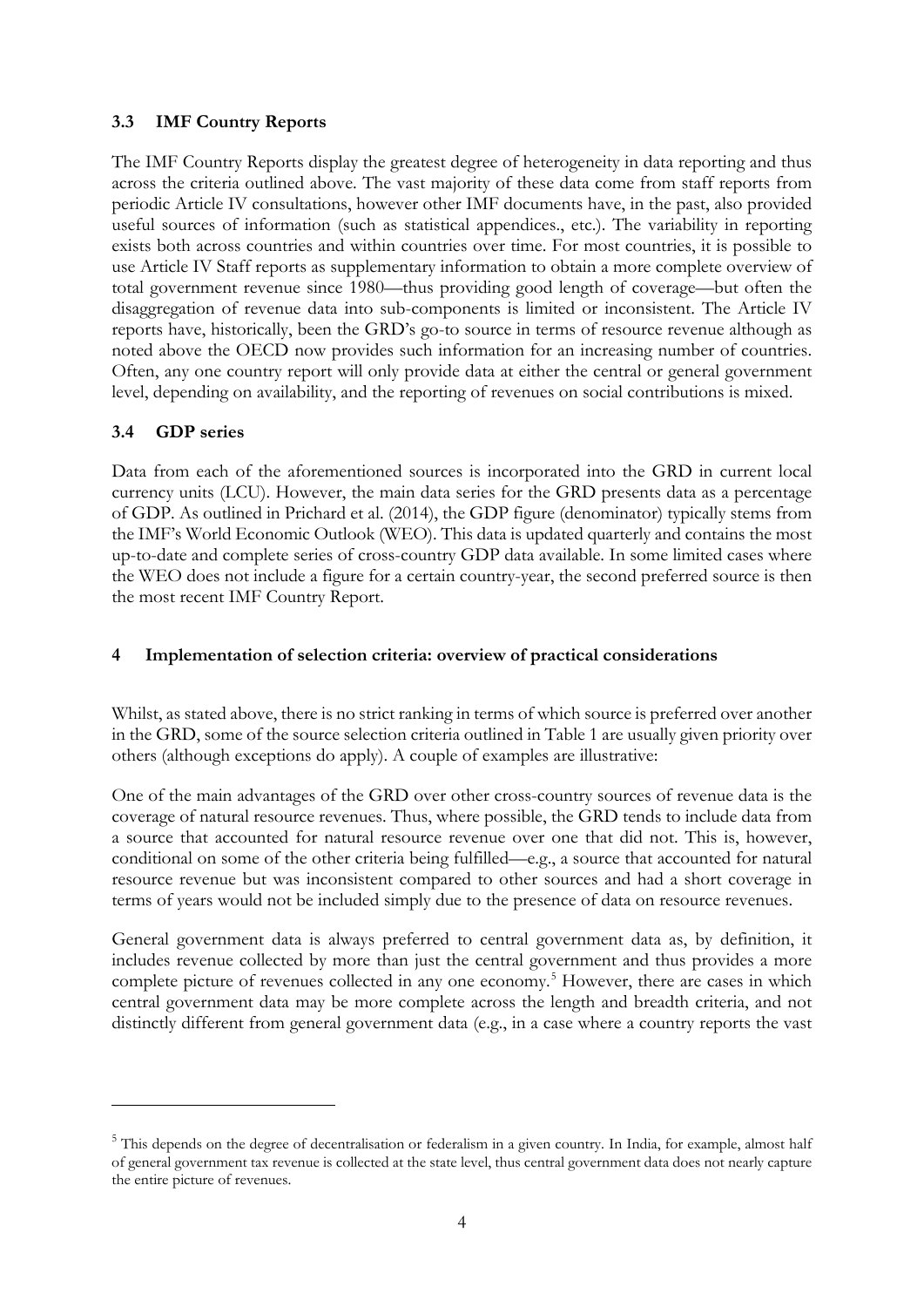majority of its revenue at central and a small amount at other levels). In such cases, central government data may be preferred.

Of the criteria listed, the one which is consistently given the least weight is the availability of data on social security contributions. *Ceteris paribus*, if one source can account for social security contributions and another cannot, then the former would be preferred, however this criterion would not be preferred over any of the others listed.

A source that contains 'very long' time coverage (e.g., back to 1980) for a number of key variables—for example, total revenue and total tax, or other main aggregates—might be preferred over one with good 'breadth' of coverage for a significantly shorter time period. This is because researchers are most often concerned with studying these variables, compared to others. Whilst disaggregated data is undoubtedly useful for studying the tax mix both across countries and within countries over time, we view it as somewhat less important than the length of coverage.

# **5 Implementation of selection criteria: merging of sources**

As a rule, the GRD typically does not merge data from central and general government level for any one country. An exception to this might be as follows:

One example might be, if some of the subcomponents of general government (e.g. income taxes) are collected entirely at the central government level. If data existed at the general government level for 1980–95 and at central government level from 1990–2020, it would be possible to verify (due to the years of overlap) which components of total revenue were collected entirely at the central government and subsequently merge the series for those components/for components where overlapping years exist and values do not differ. In most cases, the total revenue or total tax variables differ between these series if collection varies by level, in which cases we would not then not merge the entire set of revenue indicators.

This kind of merging of central and general level data would only be carried out in cases where there was (i) no better alternative, namely a consistent source of either central or general government data that spanned the entire timeframe required in the GRD, and (ii) some overlap allowing for the approach to be verified. Table 2 shows the case of the United Kingdom.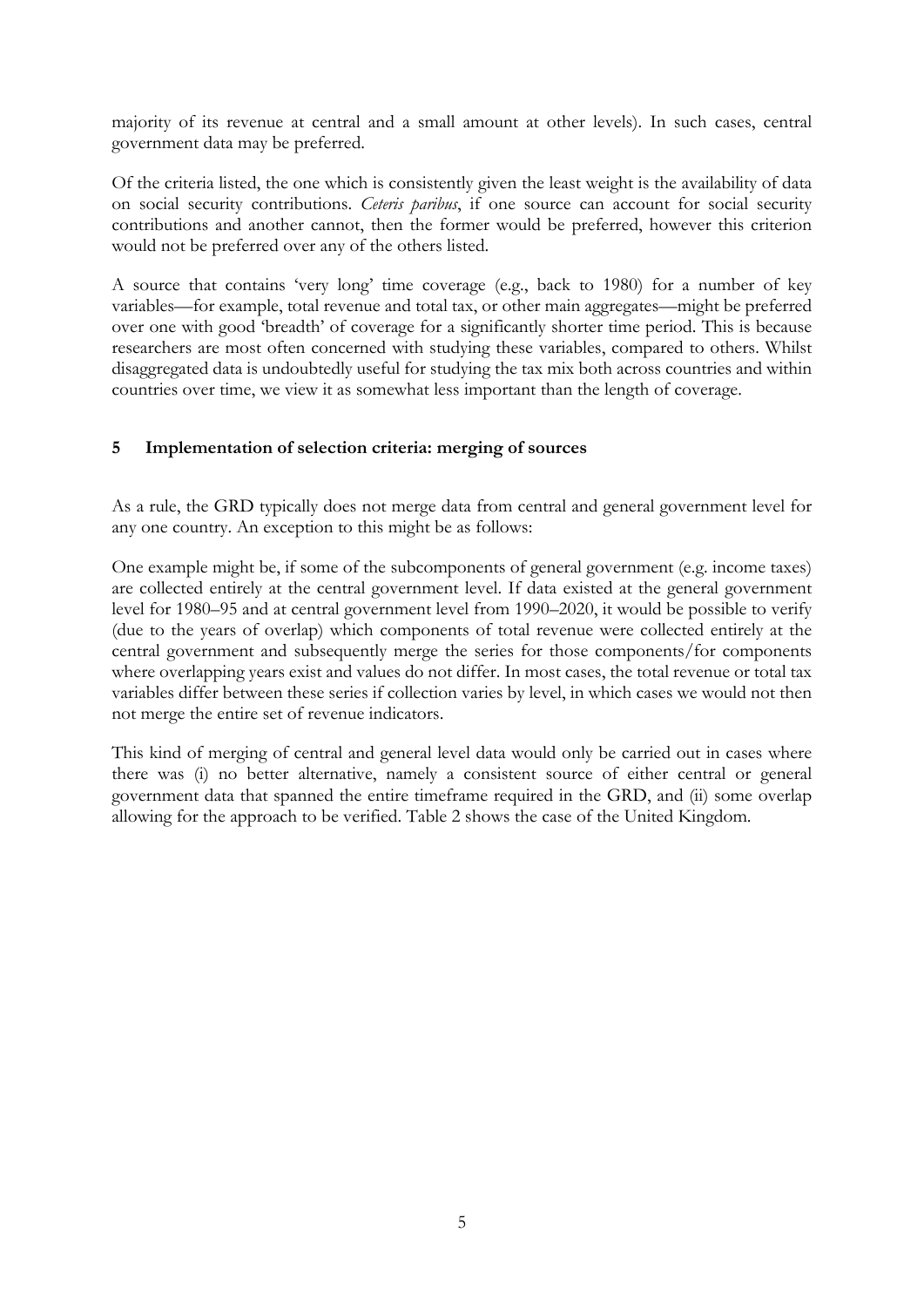|      | <b>General</b> |            |                  | <b>Central</b> |
|------|----------------|------------|------------------|----------------|
| Year | Total Tax      | Income Tax | <b>Total Tax</b> | Income Tax     |
| 2010 | 514.729        | 144,502    | 388,189          | 144,502        |
| 2011 | 543.044        | 149,353    | 411,993          | 149,353        |
| 2012 | 549.944        | 146.474    | 415,694          | 146.474        |
| 2013 | 571,259        | 152,668    | 434,197          | 152,668        |
| 2014 | 597,825        | 156,187    | 456,730          | 156,187        |
| 2015 | 621,767        | 163,291    | 474,670          | 163,291        |
| 2016 | 651,251        | 169,582    | 494,543          | 169,582        |
| 2017 | 680,029        | 177,182    | 513,034          | 177,182        |
| 2018 | 705,206        | 184,968    | 530,998          | 184,968        |
| 2019 | 731,056        | 192,462    | 547,186          | 192,462        |

Table 2: Central and general example: OECD

Note: all figures in millions of British pounds sterling.

Source: OECD (2021).

Whilst both central and general data is complete for the United Kingdom, the example serves to highlight that some sub-components of tax revenue are collected entirely by the central government—in this case, taxes on income, profits and capital gains. Thus, *were it is the case* that general government data did not provide complete coverage on income taxes, these could be merged in from central, with no loss of information.

Beyond considerations of the level of government, a more common case where sources might be merged for one country arises when two distinct sources offer different periods of coverage, or a new source becomes available that improves on the existing one across one or more of the aforementioned criteria (e.g., breadth of coverage). An example comes from Benin, where the original source in the GRD were IMF country reports, which in the 1980s and 1990s contained a fairly complete disaggregation of tax components. This was then not the case for more recent years. The IMF's GFS began reporting data for Benin in the early 2000s, where the main aggregates (e.g., total revenue) matched the series in the IMF country reports quite closely but contained better disaggregation.

In order to make use of the greater breadth of coverage offered by the GFS and merge in GFS data, two criteria would need to be fulfilled, namely:

- (i) there is some overlap between the two sources;
- (ii) where this overlap exists, we can confidently say that the sources are measuring the same concepts.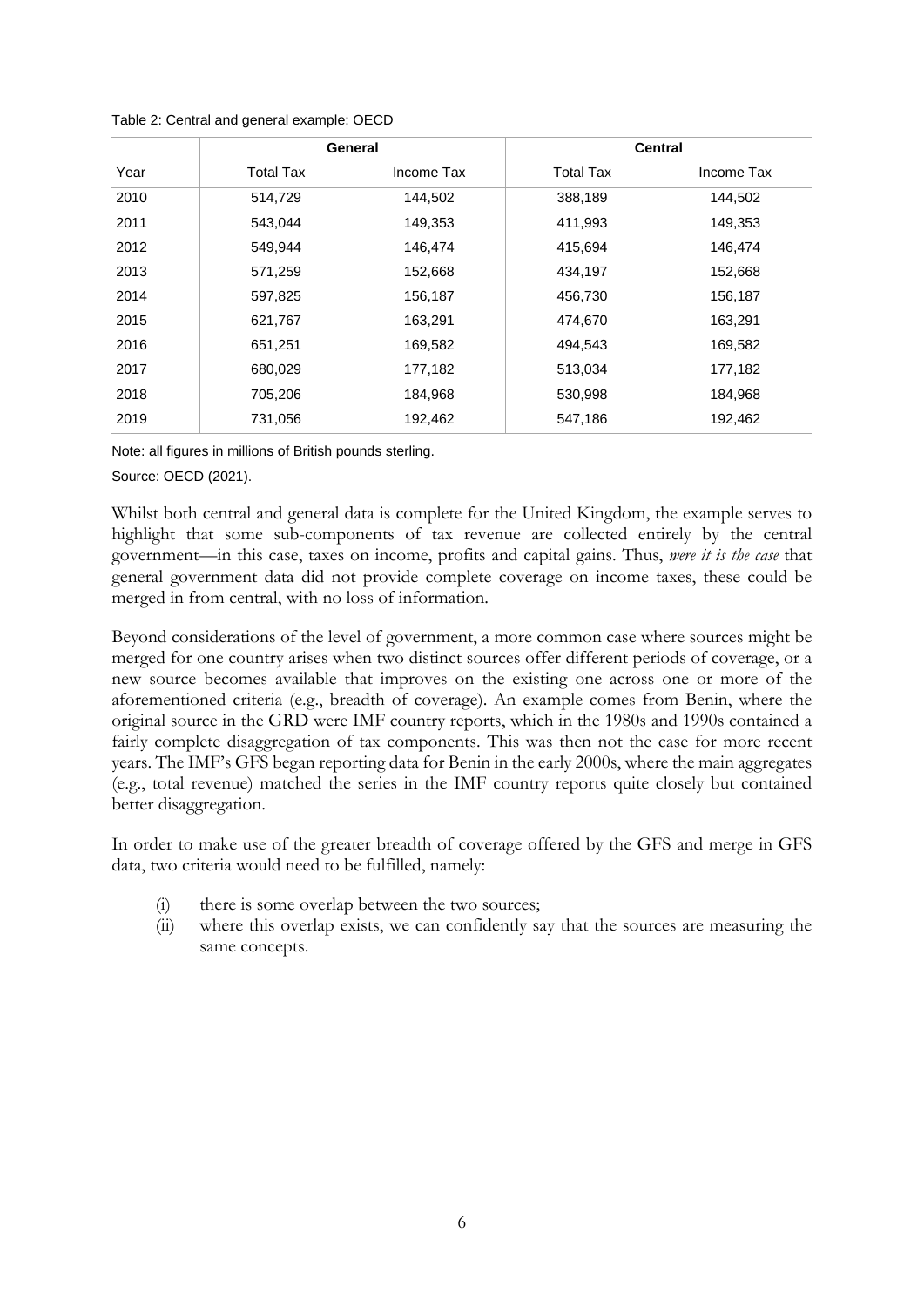|  |  | Table 3. Merging sources for Benin, central government |
|--|--|--------------------------------------------------------|
|  |  |                                                        |

| Benin; total government revenue,<br>excluding grants (central)<br>% of GDP | IMF CR 1996-2005 | IMF CR 1996-2000; GFS 2001-05 |
|----------------------------------------------------------------------------|------------------|-------------------------------|
| 1996                                                                       | 10.4%            | 10.4%                         |
| 1997                                                                       | 10.5%            | 10.5%                         |
| 1998                                                                       | 10.6%            | 10.6%                         |
| 1999                                                                       | 10.4%            | 10.4%                         |
| 2000                                                                       | 10.6%            | 10.6%                         |
| 2001                                                                       | 10.5%            | 10.7%                         |
| 2002                                                                       | 10.9%            | 11.2%                         |
| 2003                                                                       | 11.1%            | 11.1%                         |
| 2004                                                                       | 10.8%            | 11.3%                         |
| 2005                                                                       | 11.1%            | 10.7%                         |

Source: GRD (UNU-WIDER 2016); GRD (UNU-WIDER 2021).

In such a case, we can see that both sources are, broadly, measuring the same amount of total revenue, thus we can fairly confidently merge the GFS after 2001, in order to provide a better breadth of coverage.

Note: in the example above, both sources are measuring roughly the same amounts of total revenue. It is often the case that two sources do not match *exactly* but closely such that it may still be possible to merge them, provided that a period of overlap confirmed that they were following the same *trend*. Furthermore, the GRD generally prefers to include tax and revenue data from the IMF's GFS or OECD's Revenue Statistics, where available, as they are, *ceteris paribus*, relatively more complete across the breadth dimension compared to the IMF's Country Reports.

As a rule of thumb, if a source change leads to a large jump or fall in revenue figures, then the GRD would not merge two sources, as they would be measuring the underlying concepts differently.<sup>[6](#page-8-0)</sup>

# **6 Exceptions**

The main exception to the sources and source selection criteria outlined above applies when a national source (produced by, e.g., a statistics authority, ministry of finance, or revenue authority) produces data that fulfils three criteria, namely:

- (i) the revenue statistics are compiled according to a comparable methodology to those employed in the GRD, such as the IMF's Government Finance Statistics Manual;
- (ii) the data (e.g., revenue or tax totals) can be verified by comparing with another crosscountry source;

<span id="page-8-0"></span><sup>6</sup> It may be the case that a source change happens to *coincide* with a jump or fall in total revenue; provided that a period of overlap confirmed that this was exogenous to the source change, then the GRD would change sources but include a note in order to highlight this to users.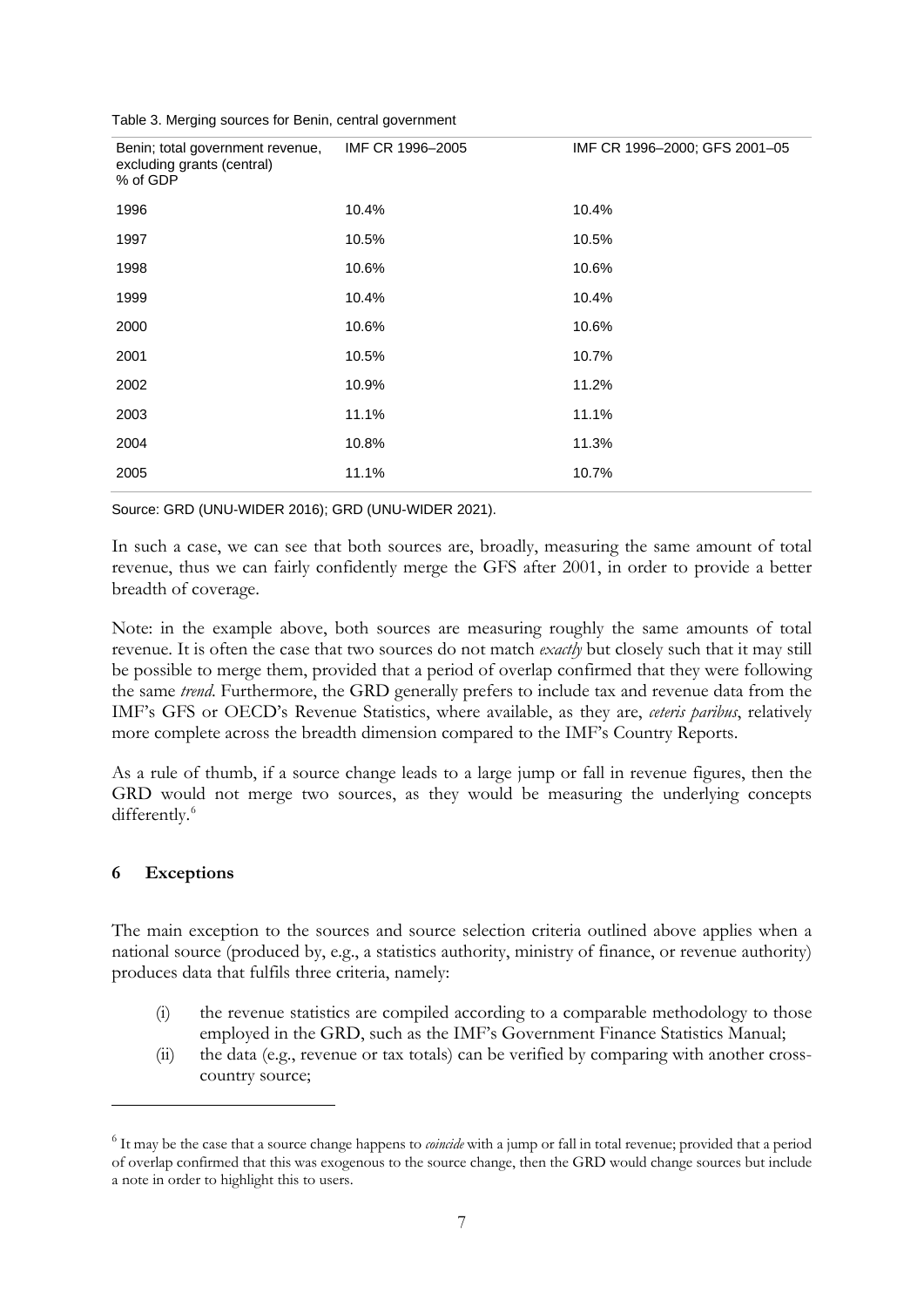(iii) the data contains additional information not contained in one of the usual crosscountry sources, such as data on resource revenues, or subcomponents of total tax.

If these criteria are fulfilled, then the GRD could include data from such sources. For example, data for resource revenues in Egypt are currently sourced from the Egyptian Central Bank's *Monthly Statistical Bulletin. [7](#page-9-0)* The amount of total tax in these publications is verifiable against that published in the IMF's Country Reports, but the revenues from income and profit taxes are broken down according to the source, specifically those from Suez Canal Revenues and the EGPC.<sup>[8](#page-9-1)</sup>

One useful data source for natural resource revenues is the Extractives Industry Transparency Initiative (EITI). Annual reports from member countries classify resource tax and non-tax payments according to the IMF's GFS classification system. Thus, criteria (i) and (iii) above are fulfilled. However, the EITI reports do not contain information on the *totals* of each tax or nontax position (including resource and non-resource revenues), meaning that criteria (ii) is not fulfilled. Hence, we cannot include the resource revenue data from EITI in the GRD, as the **nonresource revenue figures** would be computed using data from two different sources for one observation<sup>[9](#page-9-2)</sup>

## **7 Approach to data revisions**

For each of the revenue sources discussed above, the GRD always incorporates the most recently produced and available data. For example, the OECD and IMF revise existing figures in the *Revenue Statistics* and *Government Finance Statistics* on an annual basis which are then incorporated during the GRD's annual update cycle. Similarly, should an IMF country report provide updated revenue data compared to a previous years' report, it would also be included in the latest GRD update. Regarding the GDP series, the periodic updates to the WEO also, crucially, reflect any rebasing that might occur by a country's statistical office. Oftentimes—especially in developing countries when GDP is rebased, there can be significant implications for the level of a country's revenue or tax ratio. The GRD updates the underlying GDP series annually to reflect any such revisions.

## **References**

- UNU-WIDER (2016). 'Government Revenue Dataset'. Version 2016. [note: dataset no longer available]. Helsinki: UNU-WIDER.
- McNabb, K. (2017). 'Toward closer cohesion of international tax statistics: The ICTD/UNU-WIDER GRD 2017'. WIDER Working Paper 184/2017. UNU-WIDER: Helsinki. <https://doi.org/10.35188/UNU-WIDER/2017/410-0>
- OECD (2021). *Revenue Statistics*. Available at: [https://stats.oecd.org](https://stats.oecd.org/) (accessed 1 June 2021).
- Prichard, W., A. Cobham, and A. Goodall (2014). 'The ICTD Government Revenue Dataset'. ICTD Working Paper 19. Brighton: International Centre for Tax and Development. Available at: <https://www.ictd.ac/publication/the-ictd-government-revenue-dataset/> (accessed May 2021).

<span id="page-9-0"></span><sup>7</sup> <https://www.cbe.org.eg/en/EconomicResearch/Publications/Pages/MonthlyStatisticaclBulletin.aspx>

<span id="page-9-1"></span><sup>8</sup> Egyptian General Petroleum Corporation

<span id="page-9-2"></span><sup>&</sup>lt;sup>9</sup> That said, we do include estimates of resource revenue from EITI in the notes of the GRD, for reference purposes.